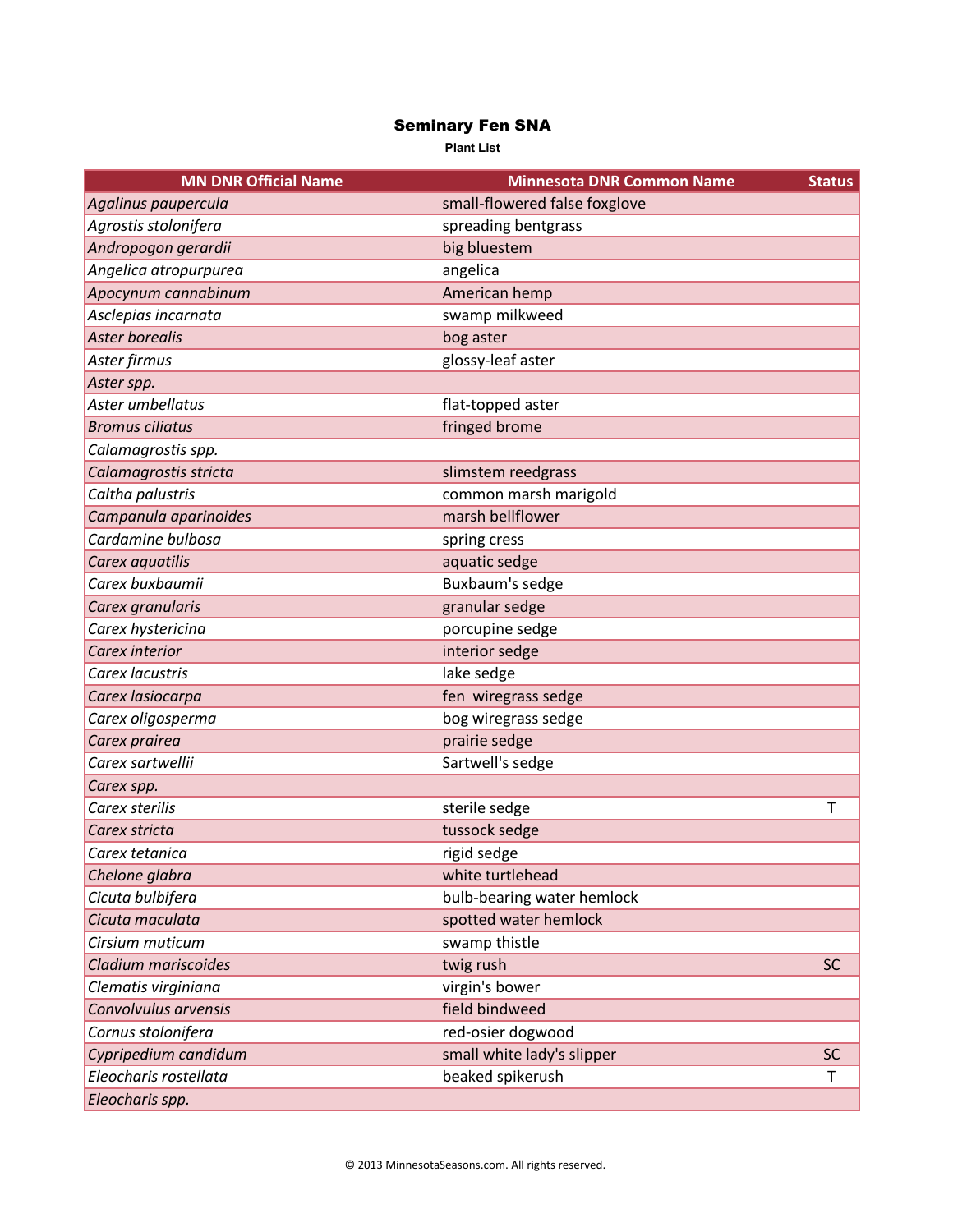| <b>MN DNR Official Name</b> | <b>Minnesota DNR Common Name</b><br><b>Status</b> |  |
|-----------------------------|---------------------------------------------------|--|
| Epilobium spp.              |                                                   |  |
| Equisetum pratense          | meadow horsetail                                  |  |
| Eriophorum angustifolium    | tall cottongrass                                  |  |
| Eupatorium maculatum        | spotted Joe pye weed                              |  |
| Eupatorium perfoliatum      | common boneset                                    |  |
| Euthamia graminifolia       | grass-leaved goldenrod                            |  |
| Galium boreale              | northern bedstraw                                 |  |
| Galium labradoricum         | labrador bedstraw                                 |  |
| Gentianopsis procera        | lesser fringed gentian                            |  |
| Glyceria striata            | fowl manna grass                                  |  |
| Helenium autumale           | autumn sneezeweed                                 |  |
| Helianthus giganteus        | giant sunflower                                   |  |
| Helianthus grosseserratus   | sawtooth sunflower                                |  |
| <b>Helianthus spp</b>       |                                                   |  |
| Humulus lupulus             | common hops                                       |  |
| Hypoxis hirsuta             | yellow star-grass                                 |  |
| Impatiens capensis          | spotted touch-me-not                              |  |
| Juncus dudleyi              | Dudley's rush                                     |  |
| Lathyrus palustris          | marsh vetchling                                   |  |
| Liatris ligulistylis        | northern plains blazing star                      |  |
| Lilium michiganense         | Michigan lily                                     |  |
| Liparis loeselii            | Loesel's twayblade                                |  |
| Lobelia kalmii              | Kalm's lobelia                                    |  |
| Lobelia siphilitica         | great lobelia                                     |  |
| Lycopus americanus          | cut-leaved bugleweed                              |  |
| Lycopus uniflorus           | northern bugleweed                                |  |
| Lysimachia ciliata          | fringed loosestrife                               |  |
| Lysimachia quadriflora      | prairie loosestrife                               |  |
| Lysimachia spp.             |                                                   |  |
| Lysimachia thyrsifolia      | tufted loosestrife                                |  |
| Mentha canadensis           | common mint                                       |  |
| Muhlenbergia racemosa       | marsh muhly grass                                 |  |
| Muhlenbergia richardsonis   | mat muhly grass                                   |  |
| Muhlenbergia spp.           |                                                   |  |
| Panicum spp.                |                                                   |  |
| Parnassia glauca            | American grass-of-parnassus                       |  |
| Pedicularis lanceolata      | swamp lousewort                                   |  |
| Phalaris arundinacea        | reed canary grass                                 |  |
| Phragmites australis        | common reedgrass                                  |  |
| Poa spp.                    |                                                   |  |
| Populus deltoides           | cottonwood                                        |  |
| Prenanthes alba             | white rattlesnakeroot                             |  |
| Pycnanthemum virginianum    | Virginia mountain mint                            |  |